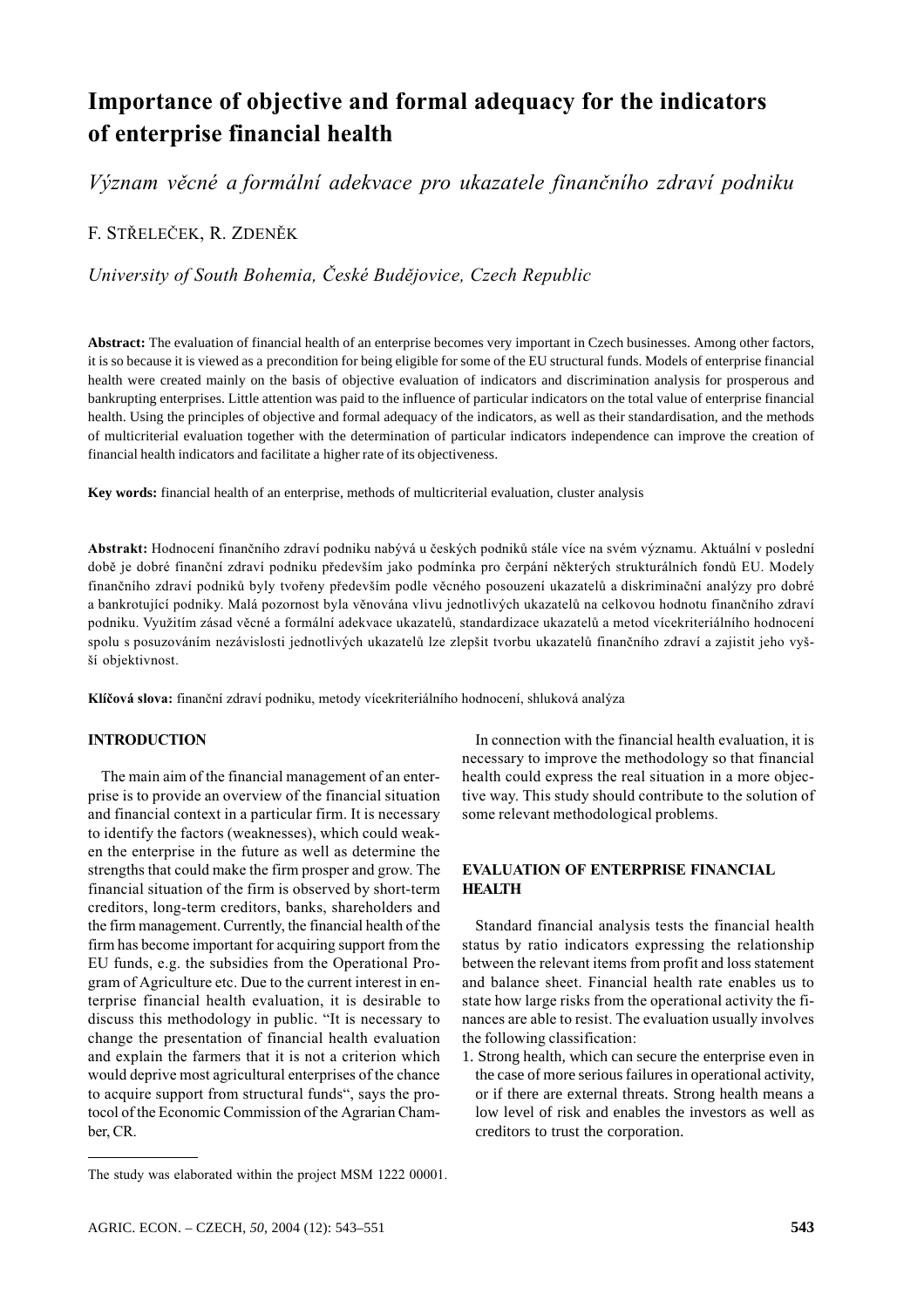- 2. Good health is able to keep the firm in a stable state even at temporary difficulties in operational activity. Medium rate of risk enables the investors to hope that the debts are payable.
- 3. Weak health means that even minor faults in enterprise can cause temporary financial difficulties. The rate of risk is more significant but probably the short-term debts are still payable.
- 4. Ailment means that the enterprise can suffer from financial distress. The level of the trust of creditors in the enterprise is low and the situation in the company is monitored in a detailed way. The company is about to change.

#### **ONE-PEAK AND MULTI-PEAK SYSTEMS** OF ENTERPRISE EVALUATION

The crucial factor for making decisions on the basis of a given set of indicators is the method of their synthesis. From this point of view the systems of indicators can be divided into three basic groups:

- 1. one-peak systems:
- 2. systems of indicators in parallel order:
- 3. combined systems.

One-peak systems consist in the principle that management effectiveness is expressed by means of one synthetic characteristic (only one peak indicator). The meaning of other indicators is only analytical and they provide information about the factors influencing the peak indicator. Here we can name e.g. the pyramid systems. Different "order" of indicators reflects a different degree of their synthesizing capacity, and is directly projected in the order of particular levels of the pyramid. Considering one-peak systems, it is typical that the order of indicators is in series from the peak (criterion) indicator downwards to lower order (explanation) indicators. Monitoring and evaluation of the indicators of lower order can facilitate the explanation of the causes in the peak indicator dynamics. This can be illustrated by the example of Du Pont analysis, named after the supranational chemical company Du Pont de Nemours, which disintegrates the profitability of invested capital into the product of profit margin and total assets turnover.

The systems of indicators in parallel order are systems according to the importance of indicators which are at the same level. These indicators express the financial health without being attributed to a certain level of synthetizing capacity. It is characteristic of these indicators that they usually occupy the same, mostly peak aggregation level. There is no subordination among these indicators; they express the evaluation at the same level and from different points of view. This system also includes the evaluation of enterprise financial health.

The combined systems involve the projection of varied degrees of synthetising capacity at the description of particular economic results. The method of synthesis in multi-peak systems ensues from the combination of one-peak and multi-peak systems. Numerous economists consider this method to be optimal.

## **OBJECTIVE ADEOUACY OF INDICATORS** FOR ENTERPRISE FINANCIAL HEALTH **EVALUATION**

Currently, it appears undisputable that this group of indicators should include the basic factors of financial analysis as stated, e.g., by Brigham (Brigham 1996), such as the indicators of activity, profitability, liquidity, indebtedness and market effectiveness. Many authors use these components of financial analysis but choose different definitions for expressing the particular indicators. E.g., Grünwald (2001), when explaining the choice of basic indicators for enterprise financial health evaluation. expressed the following statement: "The basic ratio indicators test three aspects of enterprise financial health: profitability, liquidity and financial stability".

The importance of these indicators consists in the evaluation of the enterprise both according to its performance and its relations with the outside environment. Thus, logically, these indicators are at the same level of synthesizing capacity and provide a basis for multi-peak evaluation of the enterprise supported by a system of parallel peak indicators.

However, the construction of the system of financial evaluation displays some weaknesses leading to a result which may not be fully objective. These faults are brought about due to the effort to apply, among peak indicators, even the indicators of lower order providing facts proving their importance. Then it is necessary to realise that the influence of the particular indicator will be both direct (as a peak indicator) and indirect, mediated by the link with another peak indicator. In this context it is important to estimate the degree of the direct and mediated influence of the given indicator on the system of peak indicators.

# **FORMAL ADEQUACY OF THE INDICATORS** OF ENTERPRISE FINANCIAL HEALTH

Formal adequacy deals with the grammar of the given indicator during the evaluation of enterprise financial health. In this sense, an important role is played by the level and variability of the given indicator. The level of the indicator is influential in the case of the additive model; it impacts the importance of the indicator within the entire evaluation of financial health. On the other hand, the variability of the given indicator influences the shift rate in the hierarchy of enterprises according to financial health. It is obvious that the indicators of low level and small variability will not impact the entire financial health evaluation. On the other hand, the indicators of high level and great variability can become decisive for the determination of the entire financial health evaluation of an enterprise.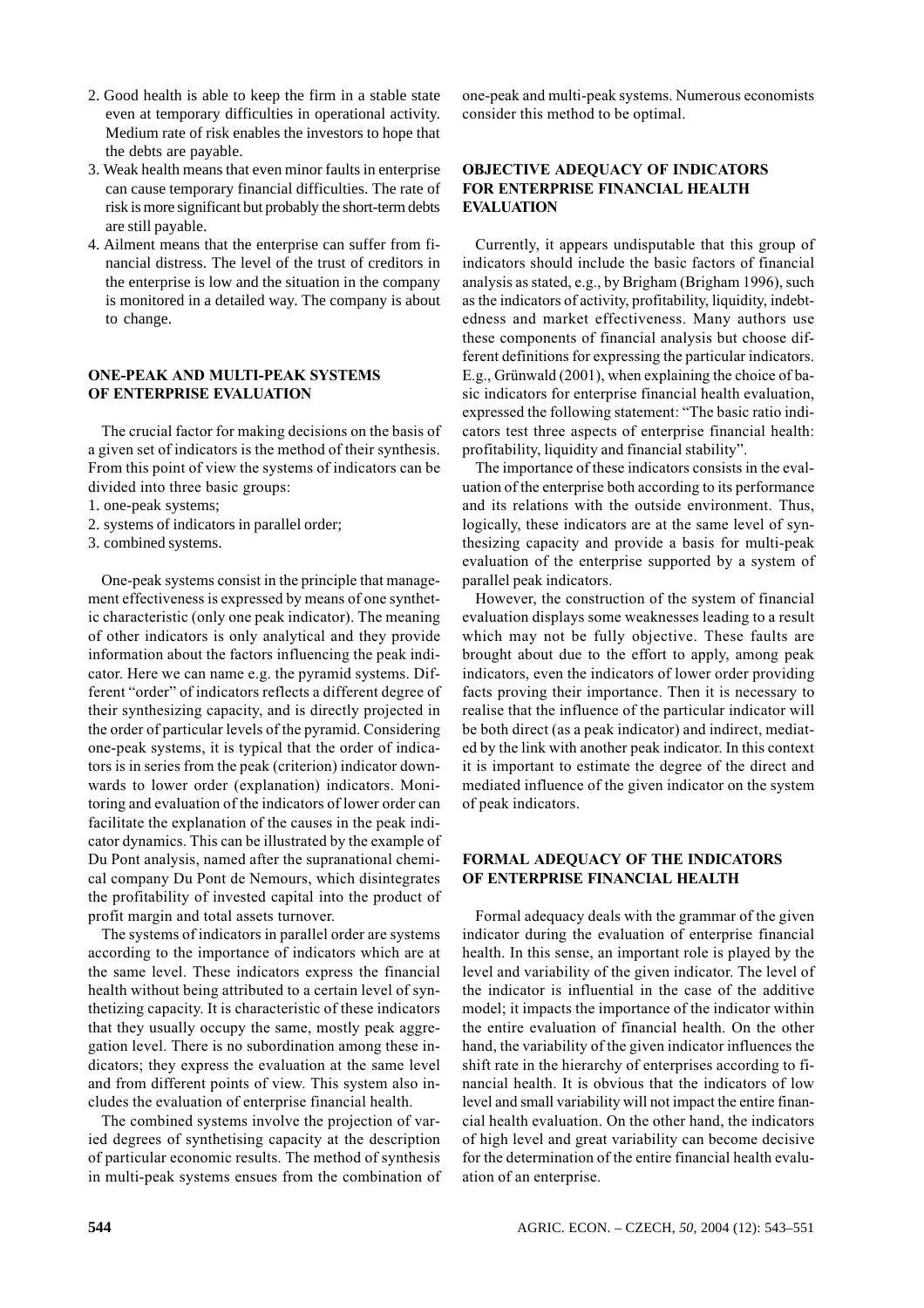Considering the point of view of formal adequacy, the models of enterprise financial health use the following types of indicators:

1 The indicators based on ratio numbers of the structure. To these indicators belong, e.g. in Altman's "Z score" model, EBIT / total assets or working capital / total assets (Blaha, Jindrichovska 1995). Similar indicators can be found in other systems of enterprise financial health evaluation.

It is characteristic of these indicators that the values range within the interval 0; 1 and they are fully standardised as to their range and limiting values.

2. The indicators standardised to the neighbourhood of a certain value. In the above-mentioned Altman's "Z score" model, e.g., the indicator  $x_5$  – revenues (total proceeds) / total assets or the indicator  $x<sub>3</sub>$  – EBIT (operational profit) / total assets.

It is characteristic of these indicators that they fluctuate around a certain typical value. E.g. the indicator EBIT / total assets can fluctuate around the average profit rate 4–10%. Growing deviations from this value are usually less probable. In addition, these indicators do not have limiting values.

3. Non-standardised indicators. Among these indicators there are, e.g., within the index of financial health Zeta 83, the indicator owners' equity / external capital, or, within the index of financial health IN 95, assets / external capital and EBIT / interest. These non-standardised indicators sometimes acquire extreme values due to their inappropriate definition and thus significantly influence the result of enterprise financial health evaluation. They impact the total value of enterprise financial health via their level and variability.

Let us evaluate e.g. the characteristics of indicators for the index of financial health IN 95 from the sample of 149 enterprises (Table 1).

The presented characteristics illustrate that the standardised indicators EBIT / assets and proceed / assets have adequate values whereas the indicators EBIT / interest and assets / external sources differ significantly as to the average and, above all, variability. The range of these indicators is more than ten times higher than the range of standardised indicators and therefore their influence, e.g. in the total index IN 95, considerably prevails over the other influences.

To estimate the presented influences, we will use financial health index IN 95 (the Neumaiers 1995):

IN 95 =  $0.22$  \* assets / external capital +  $0.11$  \* EBIT / cost interest + 8.88  $*$  EBIT / assets + 0.1  $*$  current assets / (KZ +  $KBU$ ) + 0.52  $*$  proceeds / assets – 16.8  $*$  ZPL / proceeds

Table 1. Statistical characteristics for the indicators of financial health index IN 95

| Indicator | Average   | Standard deviation | Maximum | Minimum | Range       |
|-----------|-----------|--------------------|---------|---------|-------------|
| A/CZ      | 2.53      | 3.09               | 31.32   | 0.69    | 30.63       |
| EBIT/U    | $-0.63$   | 211.9              | 40.4    | $-2447$ | 2 4 8 7 . 4 |
| EBIT/A    | $-0.0057$ | 0.06               | 0.18    | $-0.29$ | 0.47        |
| V/A       | 0.68      | 0.35               | 3.99    | 0.13    | 3.86        |
| OA/KZ     | 3.06      | 3.78               | 25.66   | 0.32    | 25.34       |

Source: Monitoring of 149 enterprises

A – assets; V – proceeds; U – interests; CZ – external capital; OA – floating assets; KZ – current liabilities; EBIT – earnings before interests and taxes

| Indicator | A/CZ         | EBIT/U          | EBIT/A        | V/A          | OA/KZ        | IN <sub>95</sub> min | IN $95 \text{ max}$ |
|-----------|--------------|-----------------|---------------|--------------|--------------|----------------------|---------------------|
| A/CZ      | 0.15<br>6.89 | $-0.069$        | $-0.047$      | 0.35         | 0.31         | 0.69                 | 7.43                |
| EBIT/U    | 0.56         | $-269.2$<br>4.4 | $-0.047$      | 0.35         | 0.31         | $-268$               | 5.61                |
| EBIT/A    | 0.56         | $-0.069$        | $-2.4$<br>1.5 | 0.35         | 0.31         | $-1.25$              | 2.64                |
| V/A       | 0.56         | $-0.069$        | $-0.047$      | 0.07<br>2.07 | 0.31         | 0.81                 | 2.82                |
| OA/KZ     | 0.56         | $-0.069$        | $-0.047$      | 0.35         | 0.03<br>2.57 | 0.82                 | 3.36                |

Table 2. Influence of indicators range on index IN 95 values

Source: Monitoring of 149 enterprises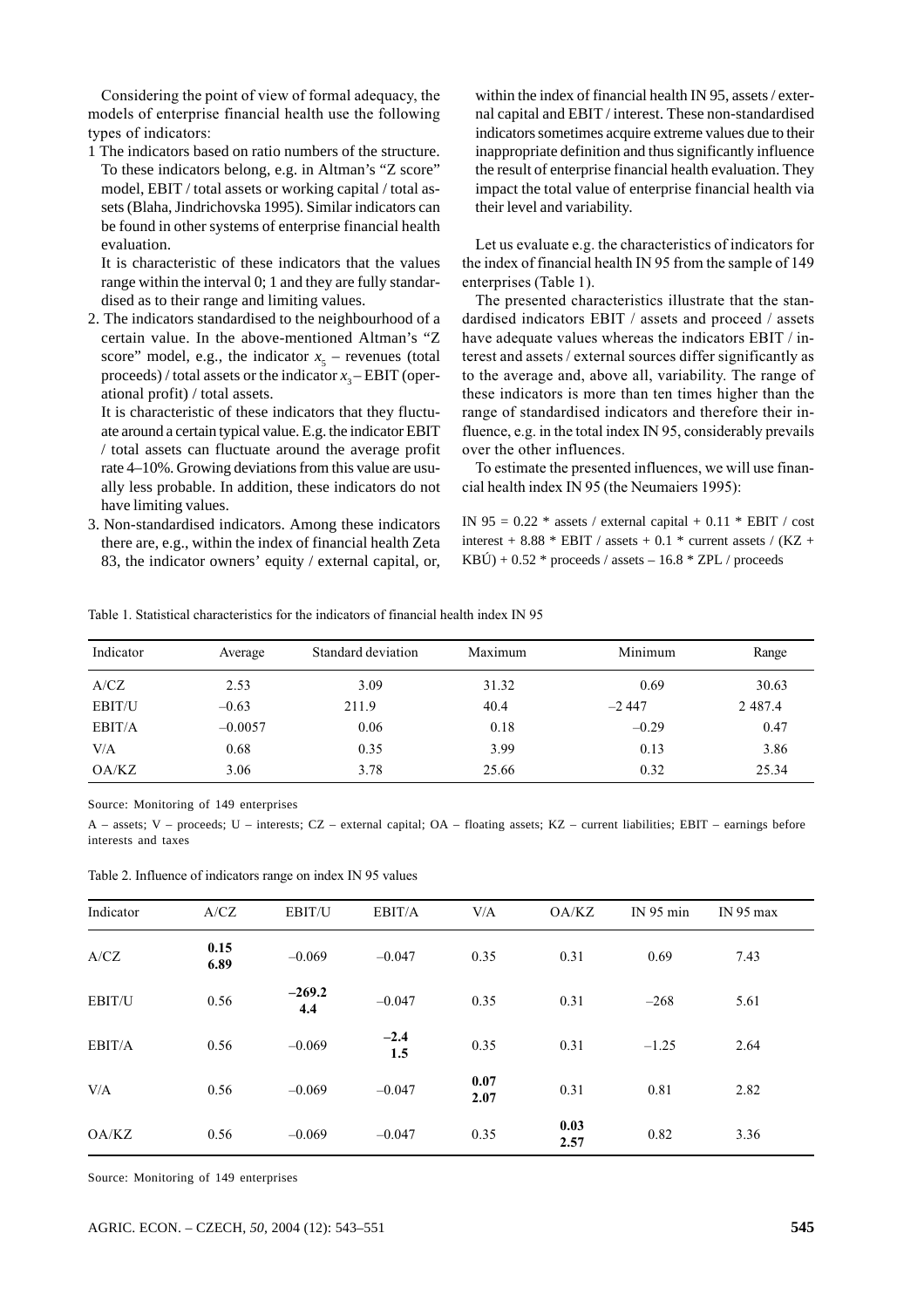Table 3. Influence of the indicator average value and the standard deviation on IN 95 index

| Ukazatel | A/CZ            | EBIT/U            | EBIT/A          | V/A             | OA/KZ           | IN 95 $(x - 2s)$ | IN 95 $(x + 2s)$ |
|----------|-----------------|-------------------|-----------------|-----------------|-----------------|------------------|------------------|
| A/CZ     | $-0.80$<br>1.92 | $-0.069$          | $-0.047$        | 0.35            | 0.31            | $-0.26$          | 2.46             |
| EBIT/U   | 0.56            | $-46.69$<br>46.55 | $-0.047$        | 0.35            | 0.31            | $-45.6$          | 47.72            |
| EBIT/A   | 0.56            | $-0.069$          | $-1.05$<br>0.96 | 0.35            | 0.31            | $-41.30$         | 2.10             |
| V/A      | 0.56            | $-0.069$          | $-0.047$        | $-0.02$<br>0.72 | 0.31            | $-0.81$          | 1.47             |
| OA/KZ    | 0.56            | $-0.069$          | $-0.047$        | 0.35            | $-0.45$<br>1.06 | 0.3              | 1.85             |

Source: Monitoring of 149 enterprises

Explanations see Table 1

Table 4. Influence of the indicator maximum value and standard deviation on IN 95 index of financial health expressed in relative contribution of the indicator regarding the total value of IN 95 index

| Indicator |      | Max. value Influence of the change of average<br>influence $(\%)$ of twice standard deviation $(\%)$ |
|-----------|------|------------------------------------------------------------------------------------------------------|
| A/CZ      | 92.7 | 78.0                                                                                                 |
| EBIT/U    | 79.2 | 97.6                                                                                                 |
| EBIT/A    | 56.7 | 97.4                                                                                                 |
| V/A       | 73.5 | 75.2                                                                                                 |
| OA/KZ     | 76.4 | 58.2                                                                                                 |

Source: Monitoring of 149 enterprises Explanations see Table 1

The presented index is an additive model and thus the contribution of each indicator is determined by its own value. The Table 2 and 3 shows the influence of the range of particular indicators on index IN 95 value. Bold figures

Table 5. System of indicators expressed by a score of points

represent the minimum and maximum value of the indicator, other figures have an average value.

The presented data (Table 4) demonstrate that the indicators A/CZ and EBIT/U conclusively influence IN 95 index, and not even low weights  $(0.22$  for  $A/CZ$  and  $0.11$ for EBIT/U) can significantly influence the impact of these non-standardised indicators. The influence of the other factors is negligible.

Non-standardised indicators influence the indicators of financial health in a very unfavourable way and their values usually significantly influence the total value of the index. As a result, the model of financial health becomes unbalanced and thus also non-objective.

# **STANDARDISATION OF INDICATORS** IN THE SYSTEMS OF ENTERPRISE FINANCIAL **HEALTH**

The elimination of undesirable influences of nonstandardised indicators can be achieved through their

| Indicator                              |                                         | Formula                                             |                                            |                  |                             |  |  |
|----------------------------------------|-----------------------------------------|-----------------------------------------------------|--------------------------------------------|------------------|-----------------------------|--|--|
| Owners' capital quota                  |                                         |                                                     | Owners' capital/total capital $\times$ 100 |                  |                             |  |  |
| Cash-flow in firm performance          | Cash-flow/Firm performance $\times$ 100 |                                                     |                                            |                  |                             |  |  |
| Total capital profitability            |                                         | $(EBIT + interest)/Total assets \times 100$         |                                            |                  |                             |  |  |
| Period of repaying the debt in years   |                                         | (External capital – liquid assets)/Yearly cash flow |                                            |                  |                             |  |  |
| Indicator                              | (1)                                     | Perfect state Very good state Good state<br>(2)     | (3)                                        | Bad state<br>(4) | Threat of insolvency<br>(5) |  |  |
| Owners' capital quota                  | $> 30\%$                                | $> 20\%$                                            | $>10\%$                                    | $> 0\%$          | $\leq 0\%$                  |  |  |
| Cash-flow in firm performance, in $\%$ | $>10\%$                                 | $> 8\%$                                             | $> 5\%$                                    | $> 0\%$          | $\leq 0\%$                  |  |  |
| Total capital profitability            | >15%                                    | $>12\%$                                             | $> 8\%$                                    | $> 0\%$          | $\leq 0\%$                  |  |  |
| Period of repaying the debt            | $<$ 3 years                             | $\leq$ 5 years                                      | $< 12$ years                               | $> 12$ years     | $>30$ years                 |  |  |

Source: Kralicek 1993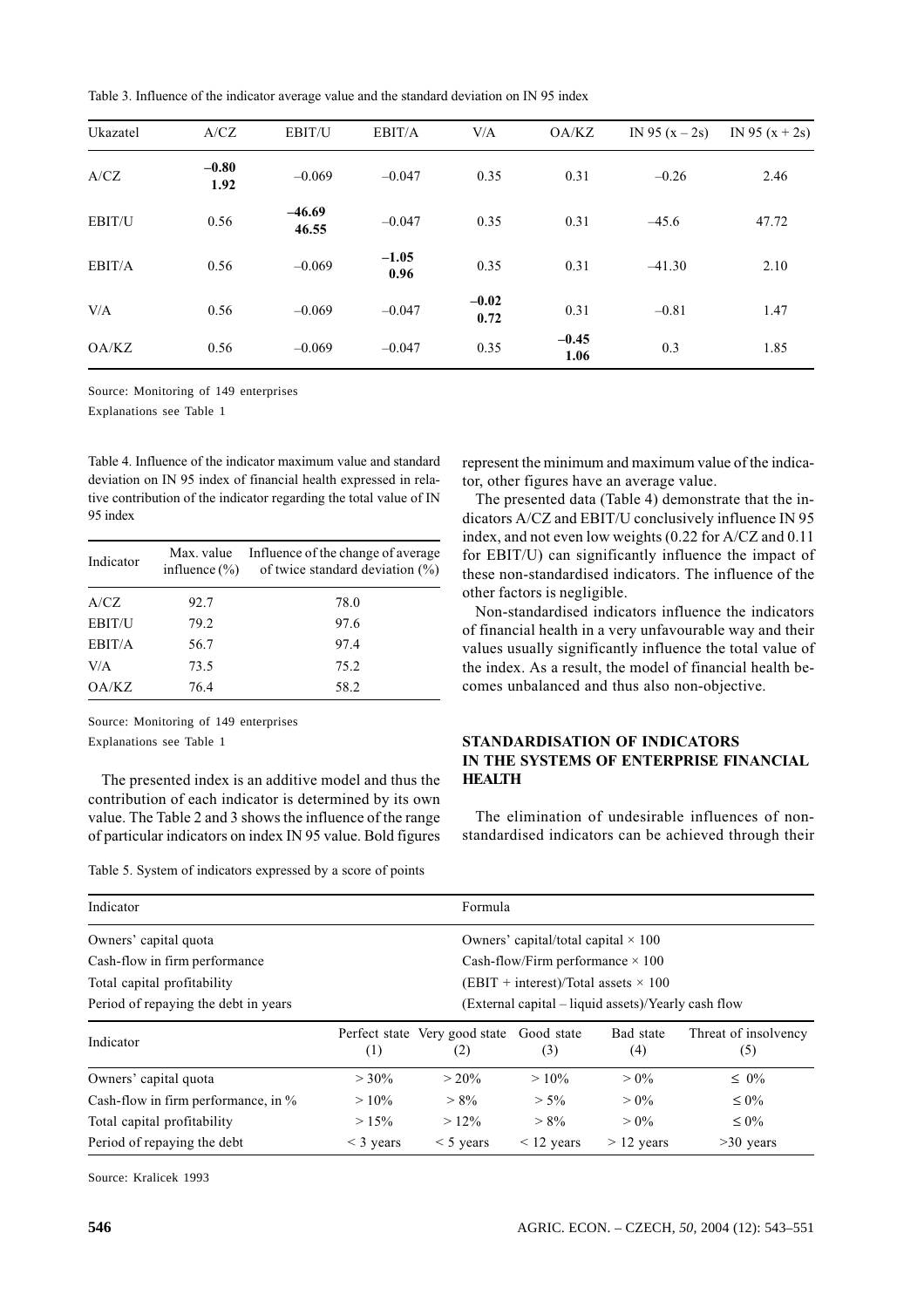standardisation. The standardisation methods are as follows:

- 1. Methods based on subjective evaluation of the given indicator level expressed by scoring the points.
- 2. Methods based on the transformation of variables.

The following set of indicators (Table 5) illustrates the use of the evaluation method based on scoring points.

It is obvious that the evaluation by the method of scoring points is subjective and that its objectiveness depends on the author's knowledge of the levels of particular indicators in the sample of businesses in question.

The evaluation by allocating points can be made more objective if the range of indicators is divided into intervals whose limits are characterised by the average and a certain multiple of standard deviation.

Considering the methods of multidimensional comparison, it is useful to choose those which standardise the given indicator from the viewpoint of both the level and the variability. Here we should mention mainly the point method and the method of standard variable.

The standardisation of variables by means of the point method is based on the following relationships:

$$
U_i = \frac{x_i - x_{\min}}{x_{\max} - x_{\min}}
$$

for the indicators having positive value in the maximum,

$$
U_i = \frac{x_{\text{max}} - x_i}{x_{\text{max}} - x_{\text{min}}}
$$

for the indicators having their positive value in the minimum.

After this arrangement the indicators become standardised within the interval 0, 1.

It would be possible to discuss the relation of this method of standardisation to the average and to the standard deviation of the given indicator, as well as the level of the indicator and the variability measured by the standard deviation. The advantage of this method consists in the defined range of each indicator in the interval 0, 1.

The standardisation of the indicator by the method of standard variable is based on the well-known relationship (Matějka 1976)

$$
U_i = \frac{x_i - \overline{x}}{s_x}
$$

This method standardises this indicator from the viewpoint of both the level and the variability. The disadvantage is that the range of standardised values is not defined. So the objectivity of this method cannot balance the lack of exactly defined range.

# THE COMPARISON OF ENTERPRISE FINANCIAL HEALTH EVALUATION BY ALLOCATING POINTS WITH THE METHODS OF STANDARD VARIABLE

To compare the method of the evaluation by allocating points with the point method and the method of standard variable, the matrix of Spearman correlation coefficients for setting the sequence of the enterprises was calculated.

As seen in the table (Table 6), the closest rank dependence is between the method of standard variable and the point method ( $r_s = 0.9795$ ). Lower dependence can be noticed between the point method and the method of evaluation by allocating points ( $r_s$  = 0.9040) and the lowest dependence is between the method of standard variable and the method of allocating points. From the standpoint of formal adequacy, the point method is the most appropriate as it standardises the indicators within the interval  $\leq 0$ , 1 and so it is highly correlated with the method of standard variable. The method of evaluation by allocating points seems to be acceptable.

Similar results are obtained if we compare the rank of prosperity of agricultural enterprises in dependence particular methods.

As shown in the Table 7, minimum differences in the rank of prosperity of agricultural enterprises are between the method of standard variable and the point method. With 82.15% of them, the rank difference is not higher than 5 and with 98.75% of enterprises the difference is not higher than 10. More than one half of enterprises (58.97%) present the difference lower than 3. Using the method of allocating points, the concordance in the rank of prosperity is rapidly lower. 21.8% of enterprises using the method of standard variable present the rank difference higher than 10 and using the point method the difference shows only 20.4% of enterprises. So more than one fifth of the enterprises are classified in a rapidly different way. Considering the subjective character of setting the points, the method of evaluation by allocating points cannot be observed as suitable.

| Table 6. Matrix of Spearman correlation coefficients |  |
|------------------------------------------------------|--|
|------------------------------------------------------|--|

| Method                          | Evaluation by allocating points | Method of standard variable | Point method |
|---------------------------------|---------------------------------|-----------------------------|--------------|
| Evaluation by allocating points |                                 | 0.9027                      | 0.9040       |
| Method of standard variable     | 0.9027                          |                             | 0.9795       |
| Point method                    | 0.9040                          | 0.9795                      |              |

Source: Monitoring of 78 enterprises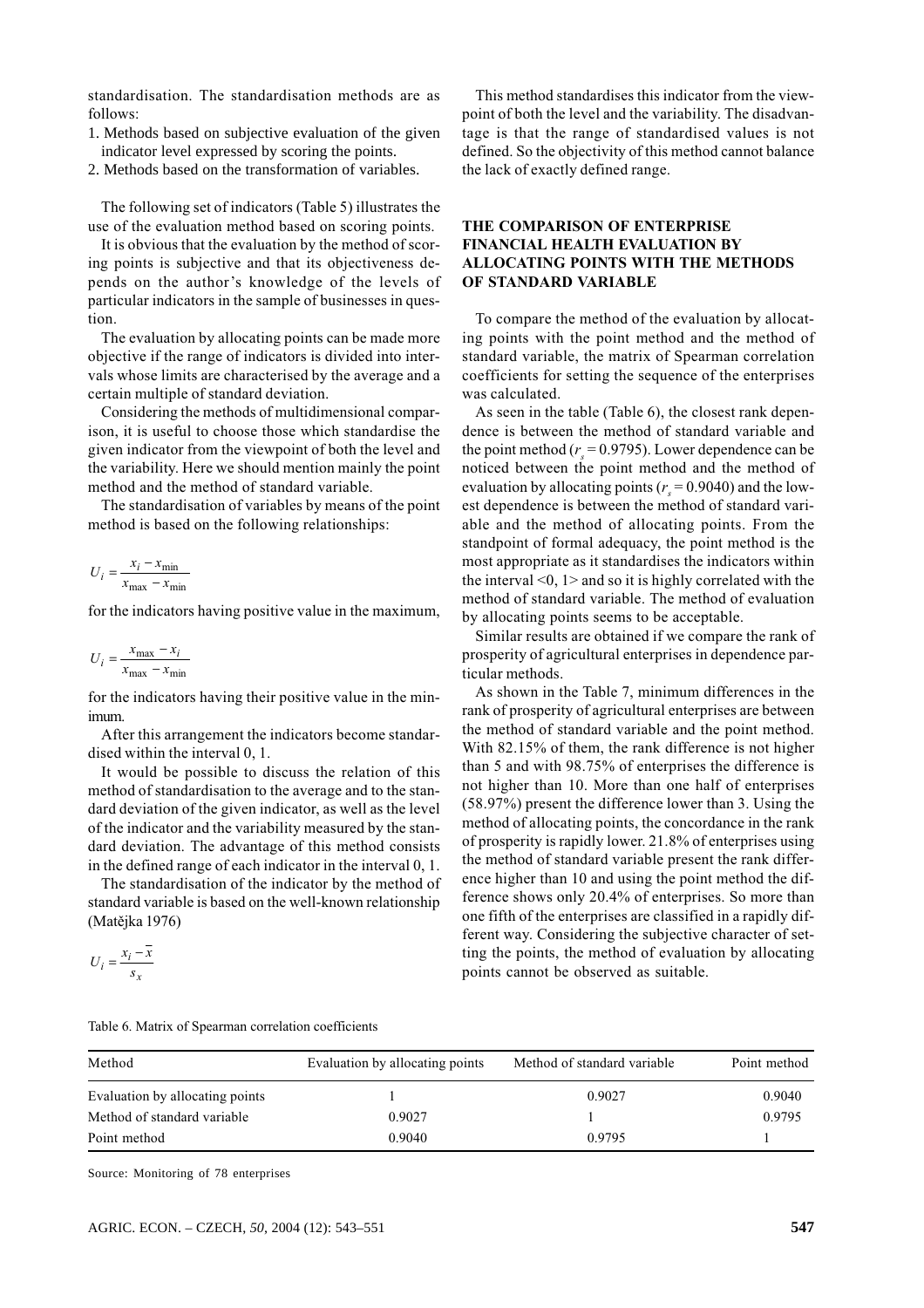Table 7. Comparison of differences in rank of prosperity of agricultural enterprises in dependence on particular methods

| Differences in<br>the rank                 |    | Comparison of the method<br>of standard variable<br>with the point method |                          | Comparison of the method<br>of standard variable with<br>the method of allocating points | Comparison of the point<br>method with the method<br>of allocating points |               |  |
|--------------------------------------------|----|---------------------------------------------------------------------------|--------------------------|------------------------------------------------------------------------------------------|---------------------------------------------------------------------------|---------------|--|
| of enterprises<br>number of<br>enterprises |    | $\%$                                                                      | number of<br>enterprises | $\%$                                                                                     | number of<br>enterprises                                                  | $\frac{0}{0}$ |  |
| $0 - 5$                                    | 64 | 82.15                                                                     | 44                       | 56.41                                                                                    | 40                                                                        | 51.28         |  |
| $5 - 10$                                   | 13 | 16.6                                                                      | 17                       | 21.79                                                                                    | 22                                                                        | 28.2          |  |
| $10 - 15$                                  |    | 1.25                                                                      | 7                        | 8.9                                                                                      | 6                                                                         | 7.69          |  |
| $15 - 20$                                  | 0  |                                                                           | 7                        | 8.9                                                                                      | 6                                                                         | 7.69          |  |
| $20 - 30$                                  | 0  |                                                                           |                          | 1.2                                                                                      | 3                                                                         | 3.84          |  |
| $30 - 40$                                  | 0  |                                                                           | 2                        | 2.8                                                                                      |                                                                           | 1.3           |  |
| Total                                      | 78 | 100                                                                       | 78                       | 100                                                                                      | 78                                                                        | 100           |  |

Source: Monitoring of 78 enterprises

# THE METHOD OF SYNTHETIC **CLASSIFICATION AND ENTERPRISE FINANCIAL HEALTH**

To construct the system of enterprise financial health, the method of synthetic classification should be ap-

plied. It means to decide how much the indicators of enterprise financial health should be homogeneous from the viewpoint of time, organisation and formal structure.

The structure of financial health indicators should be the same. This principle is considerably broken as obvi-

| Indicator                               | A            | <b>EBIT</b>                 | <b>EBIT</b>                             | V(T)                       | <b>OA</b>     | ZPL                      | CZ                               | <b>OA</b>             |                             |
|-----------------------------------------|--------------|-----------------------------|-----------------------------------------|----------------------------|---------------|--------------------------|----------------------------------|-----------------------|-----------------------------|
| Index                                   | CZ           | U                           | $\mathbf{A}$                            | A                          | KZ            | V                        | $\mathbf{A}$                     | $KZ + KBU$            |                             |
| IN 95                                   | 0.22         | 0.11                        | 8.33                                    | 0.52                       | 0.1           | $-16.9$                  |                                  |                       |                             |
| IN 99                                   |              |                             | 4.573                                   | 0.481                      |               |                          | $-0.017$                         | 0.015                 |                             |
| <b>IN 01</b>                            | 0.13         | 0.04                        | 3.92                                    | 0.21                       |               |                          |                                  | 0.09                  |                             |
| Z 68                                    |              |                             | 3.3                                     | $\mathbf{1}$               |               |                          |                                  |                       |                             |
| ZETA 83                                 |              |                             | 3.107                                   | 0.998                      |               |                          |                                  |                       |                             |
| <b>TAFLER</b>                           |              |                             |                                         | 0.16                       |               |                          |                                  |                       |                             |
| Indicator                               | <b>CPK</b>   | <b>NER.ZISK</b>             | TRH.VJ                                  | VK                         | $\frac{Z}{Z}$ | $\underline{OA}$         |                                  | Source                |                             |
| Index                                   | $\mathbf{A}$ | A                           | A                                       | $\overline{\text{CZ}}$     | KZ            | $\overline{\text{CZ}}$   | $\frac{\mathbf{KZ}}{\mathbf{A}}$ |                       |                             |
| IN 95                                   |              |                             |                                         |                            |               |                          |                                  | Neumaier (2002)       |                             |
| IN 99                                   |              |                             |                                         |                            |               |                          |                                  |                       |                             |
| <b>IN 01</b>                            |              |                             |                                         |                            |               |                          |                                  |                       |                             |
| Z 68                                    | 1.2          | 1.4                         | 0.6                                     |                            |               |                          |                                  |                       | Blaha, Jindřichovská (1996) |
| ZETA 83                                 | 0.717        | 0.847                       |                                         | 0.42                       |               |                          |                                  | Sůvová (1999)         |                             |
| <b>TAFLER</b>                           |              |                             |                                         |                            | 0.53          | 0.13                     | 0.18                             |                       |                             |
| Z 68                                    |              |                             | ZETA 83                                 |                            |               |                          | <b>TAFLER</b>                    |                       |                             |
| Bankrupt interval<br>Grey zone interval |              | Z < 1.81<br>1.81 < Z < 2.99 | Bankrupt interval<br>Grey zone interval |                            |               | Z < 1.2<br>1.2 < Z < 2.9 | Bankrupt interval                |                       | T < 0.2                     |
| Prosperity interval                     |              | Z > 2.99                    | Prosperity interval                     |                            |               | Z > 2.9                  |                                  | Non-bankrupt interval | T > 0.3                     |
| IN 95                                   |              |                             | IN 99                                   |                            |               |                          | <b>IN 01</b>                     |                       |                             |
| Bad financial health                    |              | IN < 1                      |                                         | Negative economic earnings |               | IN < 0.684               | Bankrupt interval                |                       | IN < 0.75                   |
| Good financial health                   |              | IN > 2                      |                                         | Positive economic earnings |               | IN > 2.07                | Value creation                   |                       | IN > 1.77                   |

A – assets; ZPL – liabilities after maturity; CZ – external capital; KBU – short-term bank credit; U – interests; CPK – net operating assets; V (T) – revenues (sales); NER.ZISK – retained earnings; OA – floating assets; TRH.VJ – market value of shareholder's equity; KZ – current liabilities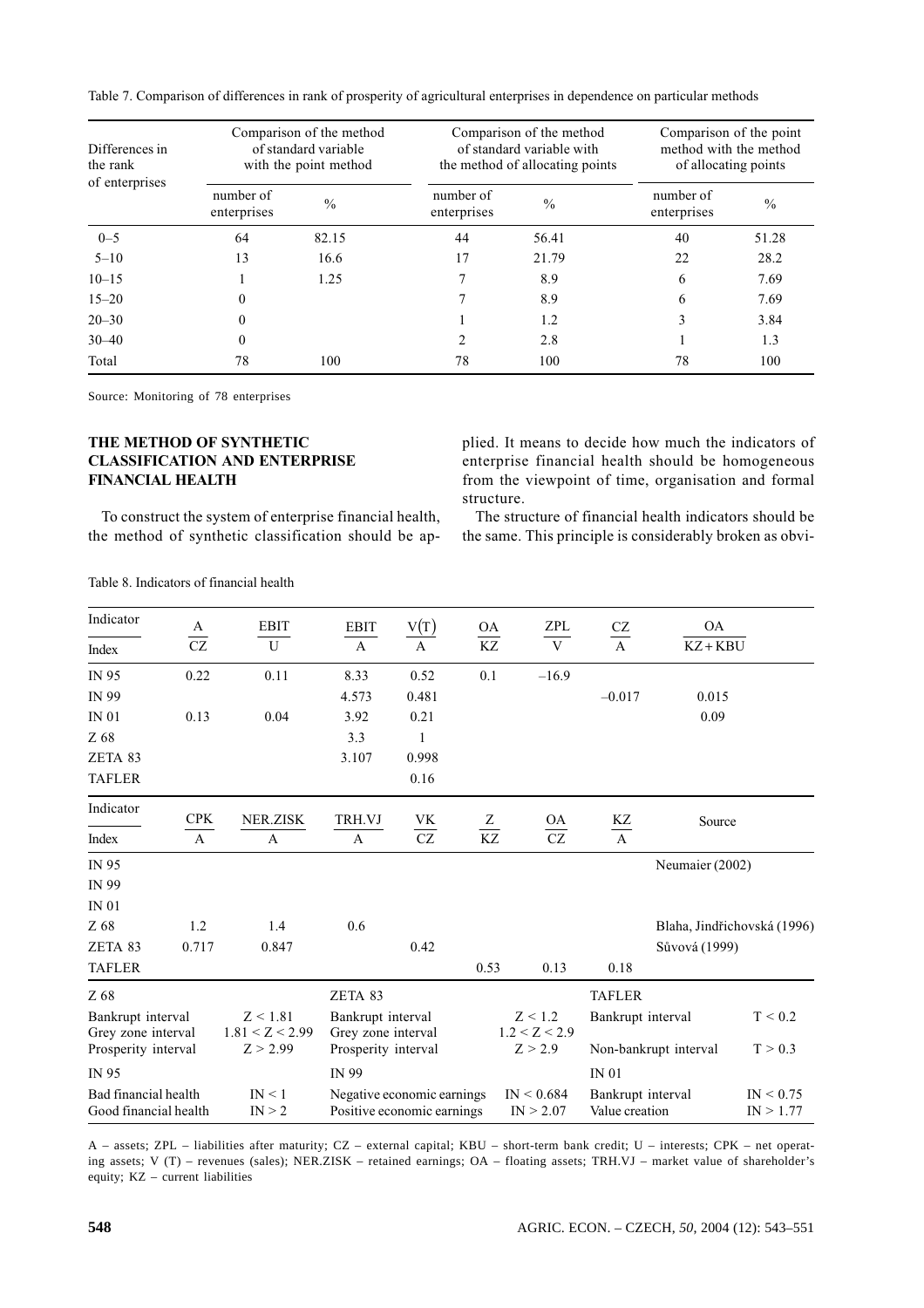Table 9. Limits for particular indicators including point evaluation - double-entry accounting

|                                                                                      |                    | Original evaluation              |              |                  | Corrected evaluation       |              |  |  |
|--------------------------------------------------------------------------------------|--------------------|----------------------------------|--------------|------------------|----------------------------|--------------|--|--|
| $ROA$ $%$ $MAX$<br>Points                                                            | < 1.99<br>1        | $2$ to 6<br>2                    | > 6.01<br>3  | < 1.49<br>1      | $1.5$ to $3$<br>2          | > 3.01<br>3  |  |  |
| Long-term profitability $(\%)$ MAX<br>Points                                         | < 1.99             | $2$ to $8$<br>2                  | > 8.01<br>3  | < 1.99<br>-1     | $2$ to $8$<br>2            | > 8.01<br>3  |  |  |
| Value added/inputs (%) MAX<br>Points                                                 | < 11.99            | $12$ to $30$<br>$\overline{2}$   | > 30.01<br>3 | < 14.99<br>1     | 15 to 30<br>$\overline{2}$ | > 30.01<br>3 |  |  |
| Value added efficiency (%) MAX<br>Points                                             | < 5.99             | 6 to 16<br>2                     | > 16.01<br>3 | < 5.99           | 6 to 15<br>2               | > 15.01<br>3 |  |  |
| Total insolvency (%) MIN<br>Points                                                   | < 46.99<br>3       | 47 to 67<br>2                    | > 67.01      | < 54.99<br>5     | 55 to 70<br>3              | > 70.01      |  |  |
| Interest cover (times covered) MAX<br>Points                                         | < 1.09<br>1        | 1.10 to $2.50$<br>$\overline{2}$ | > 2.51<br>3  | < 1.09<br>1      | 1.10 to $2.10$<br>2        | > 2.11<br>3  |  |  |
| Short-term liability turnover (days) MIN<br>Liability maturity (years) MIN<br>Points | < 59.99<br>3       | $60 \text{ to } 110$<br>2        | >110.01<br>1 | < 4.99<br>5      | 5 to 7<br>3                | > 7.01<br>1  |  |  |
| Total assets turnover ratio (times) MAX<br>Stock cover with net assets MAX<br>Points | ${}_{0.79}$<br>1   | $0.80 \text{ to } 1.60$<br>2     | >1.61<br>3   | ${}_{0.49}$<br>1 | $0.50$ to $0.70$<br>2      | > 0.71<br>3  |  |  |
| Total liquidity (times) MAX<br>Points                                                | < 1.49<br>1        | 1.50 to 2.50<br>$\overline{2}$   | > 2.51<br>3  | < 1.49<br>1      | 1.50 to $2.00$<br>2        | > 2.01<br>3  |  |  |
| Trade liabilities (times) OPTIM<br>Points                                            | ${}_{< 0.99}$<br>1 | 1.00 to $1.50$<br>3              | >1.51<br>2   |                  |                            |              |  |  |

Source: Ministry of agriculture

ous from incomplete specification of financial health indicators (see Table 8).

More problem indicators can be found in this table from the viewpoint of objective and formal adequacy. We should notice at least one of outstanding problems which is the indicator of assets/external capital  $(A/CZ)$  and the indicator of external capital/assets (CZ/A).

The impact of non-standard indicator assets/external capital was mentioned. There is no doubt more suitable indicator will be that of external capital/assets.  $A/CZ =$  $(CZ/A)^{-1}$  goes for these indicators and it should be considered if the indicator of  $1 - CZ/A$  were not applicable to the additive model of enterprise financial health.

The method of time synthetic classification, i.e. the acquirement of concordance between compared period and the period of the point evaluation processing, is really significant. The preparation of enterprise financial health evaluation which consists in the assessment of parameters of particular indicators is usually done on the basis of previous years. However, economic situation in the compared period can be often different from the model situation and therefore the indicators of enterprise financial health can be under- or overestimated.

The evaluation of enterprise financial health by allocating points for appraisal of candidates for the Operational Program of Agriculture subsidies can be used as a model (Table 9). The use of synthetic classification method acquires to divide the enterprises into those farming in production and mountain areas. The system of indicators for the evaluation by allocating points is shown in the Table 9.

This method proved subjective especially if the limit indicators were derived from the results of agricultural enterprises in economically positive years (2000–2001) and were applied to the indicators of enterprise financial health in less positive years. The differences were so significant that the indicators of point evaluation had to be modified. This model proved shortcoming in synthetic classification of agricultural enterprises in evaluation of enterprise financial health.

#### REDUCTION OF INDICATORS IN THE MODEL OF ENTERPRISE FINANCIAL HEALTH

The independence of singular indicators for enterprise financial health evaluation seems to be a significant condition in multi-criterion evaluation. The dependence between indicators usually means that the explaining indicator influences both one indicator and the value of some others if coexistence of particular phenomena is not considered.

We can hardly expect the independence between EBIT/ A and  $V/A$  in the index of financial health IN 95 as in Du Pont balance equation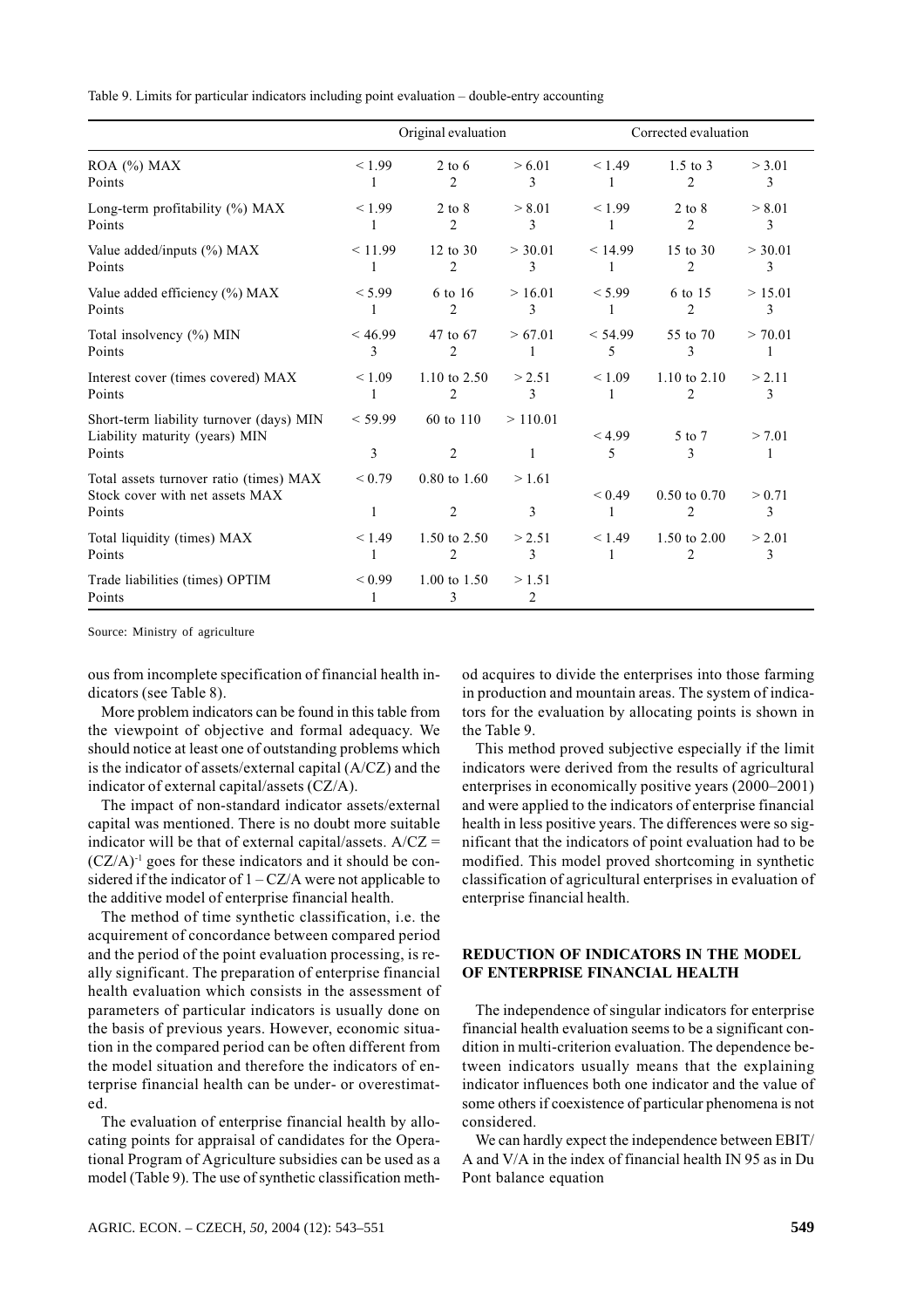Table 10. Matrix of Spearman correlation coefficients

| Correl. coeff.  | UK1  | UK <sub>2</sub> | UK3  | UK4  | UK5     | UK6     | UK7     | UK8     | UK9     | UK10    |
|-----------------|------|-----------------|------|------|---------|---------|---------|---------|---------|---------|
| UK1             | 1.00 | 0.09            | 0.21 | 0.52 | 0.07    | 0.80    | $-0.19$ | 0.30    | 0.03    | 0.11    |
| UK <sub>2</sub> |      | 1.00            | 0.23 | 0.23 | $-0.17$ | 0.14    | $-0.16$ | $-0.14$ | 0.18    | 0.35    |
| UK3             |      |                 | 1.00 | 0.42 | $-0.08$ | 0.27    | $-0.27$ | $-0.17$ | 0.21    | 0.38    |
| UK4             |      |                 |      | 1.00 | $-0.06$ | 0.47    | $-0.25$ | 0.35    | 0.05    | 0.24    |
| UK5             |      |                 |      |      | 1.00    | $-0.04$ | 0.34    | 0.12    | $-0.28$ | $-0.40$ |
| UK6             |      |                 |      |      |         | 1.00    | $-0.22$ | 0.18    | 0.10    | 0.24    |
| UK7             |      |                 |      |      |         |         | 1.00    | $-0.10$ | $-0.63$ | $-0.57$ |
| UK8             |      |                 |      |      |         |         |         | 1.00    | $-0.19$ | $-0.10$ |
| UK9             |      |                 |      |      |         |         |         |         | 1.00    | 0.46    |
| UK10            |      |                 |      |      |         |         |         |         |         | 1.00    |

Source: Monitoring of 78 enterprises

 $EBIT/A = EBIT/V \times V/A$ 

EBIT/A depends on  $V/A$  indicator and, after all, the effect of production results from this dependence.

Other indicators do not show a marked dependence so it necessary to use the correlation matrix of enterprise financial health indicators. A model of this matrix used for obtaining subsidies from the Operational Program of Agriculture is presented in Table 10.

On the basis of the correlation matrix of Spearman correlation coefficient, a high statistic dependence between ROA and interest cover  $(r<sub>s</sub> = 0.8)$  is proved. The analysis of cluster analysis dendogram leads to the same result. So both indicators can be united into one (Figure 1).

#### **CONCLUSION**

The evaluation of enterprise financial health acquire the topicality nowadays. On the basis of experience with different models of enterprise financial health it was proved that some models due to unsuitable choice of indicators cannot assess enterprise financial health objectively and lead to trustworthiness injury of some enterprises. The methods reducing the rate of non-objectivity of enterprise financial health were derived from the principles based on formal and objective adequacy and multi-criterion evaluation. Some of the methods are as follows: correct construction of indica-



Figure 1. Cluster analysis - Tree diagram for variables single linkage Euclidean distance 2000-2002 Source: Monitoring of 149 enterprises